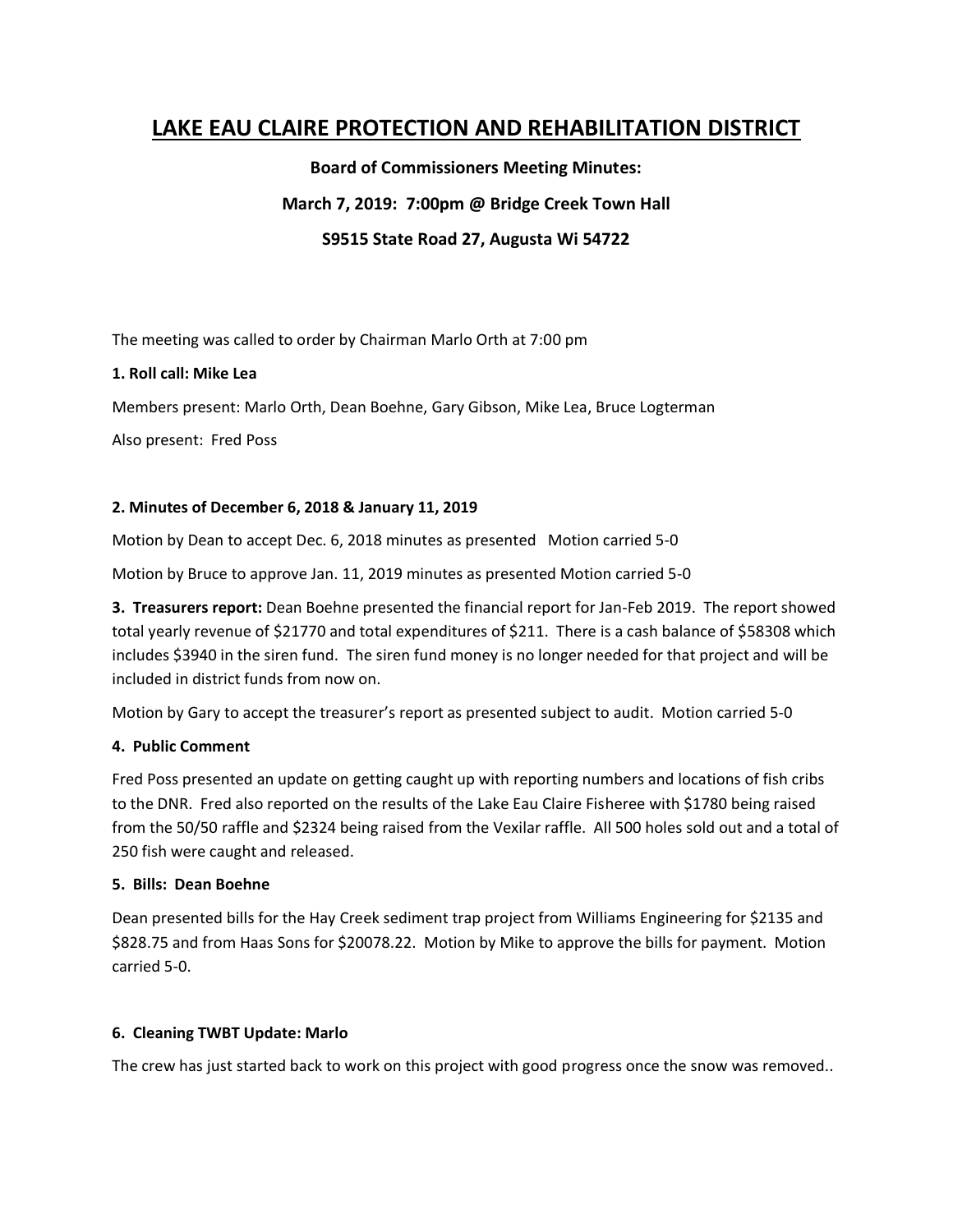#### **7. Hay Creek Trap Update**

The crew is done dredging and removed approximately 2400 yards of material. There is some brush piled up at the dredge site from the tree clearing done for access. Various options were discussed for removal.

### **8. Lake Management plan director report**

Rod Zika was not present but presented the following email as an update.

| LECD March 7th District Meeting Report                                                                                                                                                                                                                                                                                                                                                                                                                                                                                                                                                                                                                                                                                                                  | Page 1 of 2 |
|---------------------------------------------------------------------------------------------------------------------------------------------------------------------------------------------------------------------------------------------------------------------------------------------------------------------------------------------------------------------------------------------------------------------------------------------------------------------------------------------------------------------------------------------------------------------------------------------------------------------------------------------------------------------------------------------------------------------------------------------------------|-------------|
| From: Rod Zika <rzika@miami.edu><br/>To: Marlo Orth <marloorth@aol.com><br/>Cc: FredPoss@gmail.com <fredposs@gmail.com><br/>Subject: LECD March 7th District Meeting Report<br/>Date: Thu, Mar 7, 2019 1:45 pm</fredposs@gmail.com></marloorth@aol.com></rzika@miami.edu>                                                                                                                                                                                                                                                                                                                                                                                                                                                                               |             |
| Marlo,                                                                                                                                                                                                                                                                                                                                                                                                                                                                                                                                                                                                                                                                                                                                                  |             |
| I did not have a chance to write report for your meeting tonight so I<br>thought I would give you a list of things that you could bring to<br>committee's attention for me.                                                                                                                                                                                                                                                                                                                                                                                                                                                                                                                                                                             |             |
| (1) The total compilation of all fish structure (tree fall and cribs) is<br>well on its way to completion as requested by DNR and as described the<br>Lake's Management Plan. I will put it on file in the restricted<br>information section of the Lake EC website within the coming days. This<br>procedure is acceptable to DNR and Eau Claire County Land Management<br>Division.                                                                                                                                                                                                                                                                                                                                                                   |             |
| (2) I have spoken with Greg Lenard and he is onboard with calling a<br>planning meeting of the EC County , LECD, Lake Altoona, and he would like<br>to include Mead Lake as well. The meeting will be scheduled for early<br>May, after I return to the EC area. The District should put together an<br>agenda of our own for this meeting. Things that come to mind include:<br>how to deal with fish structure installations in the future; use of<br>newly acquired scientific equipment from DNR grant (this equipment and<br>services provided were requested by me as part of Lake EC and Altoona<br>Management Plans). The plan was that the equipment would be available<br>for our(LEC or LA) use as needed. An agreement needs to be reached. |             |
| (3) After this spring's floods the Hay Creek sediment trap and<br>downstream elevation measurements need to be made using this equipment<br>as does a preliminary survey of the proposed Muskrat Creek trap location.                                                                                                                                                                                                                                                                                                                                                                                                                                                                                                                                   |             |
| (4) A new Management Plan needs to be developed and written and this<br>will require a variety of scientific and engineering measurements be<br>made and processed into reports of the first management plan's<br>progress. The subject of the Reconnectivity Plan and the lower Skid Row<br>area sediment traps needs to be revisited. When these projects are<br>completed Lake Eau Claire should be protected and in good shape for the<br>future.                                                                                                                                                                                                                                                                                                   |             |
| (5) With respect to evaluation of the aeration system sucess for the new<br>Management Plan, ADS has agreed to assist us with such an evaluation.<br>John Hinde confirmed this is a recent Email " ADS will help with your<br>Lake Eau Claire studytesting & money".                                                                                                                                                                                                                                                                                                                                                                                                                                                                                    |             |
| Thanks,                                                                                                                                                                                                                                                                                                                                                                                                                                                                                                                                                                                                                                                                                                                                                 |             |
| https://mail.aol.com/webmail-std/en-us/PrintMessage                                                                                                                                                                                                                                                                                                                                                                                                                                                                                                                                                                                                                                                                                                     | 3/7/2019    |